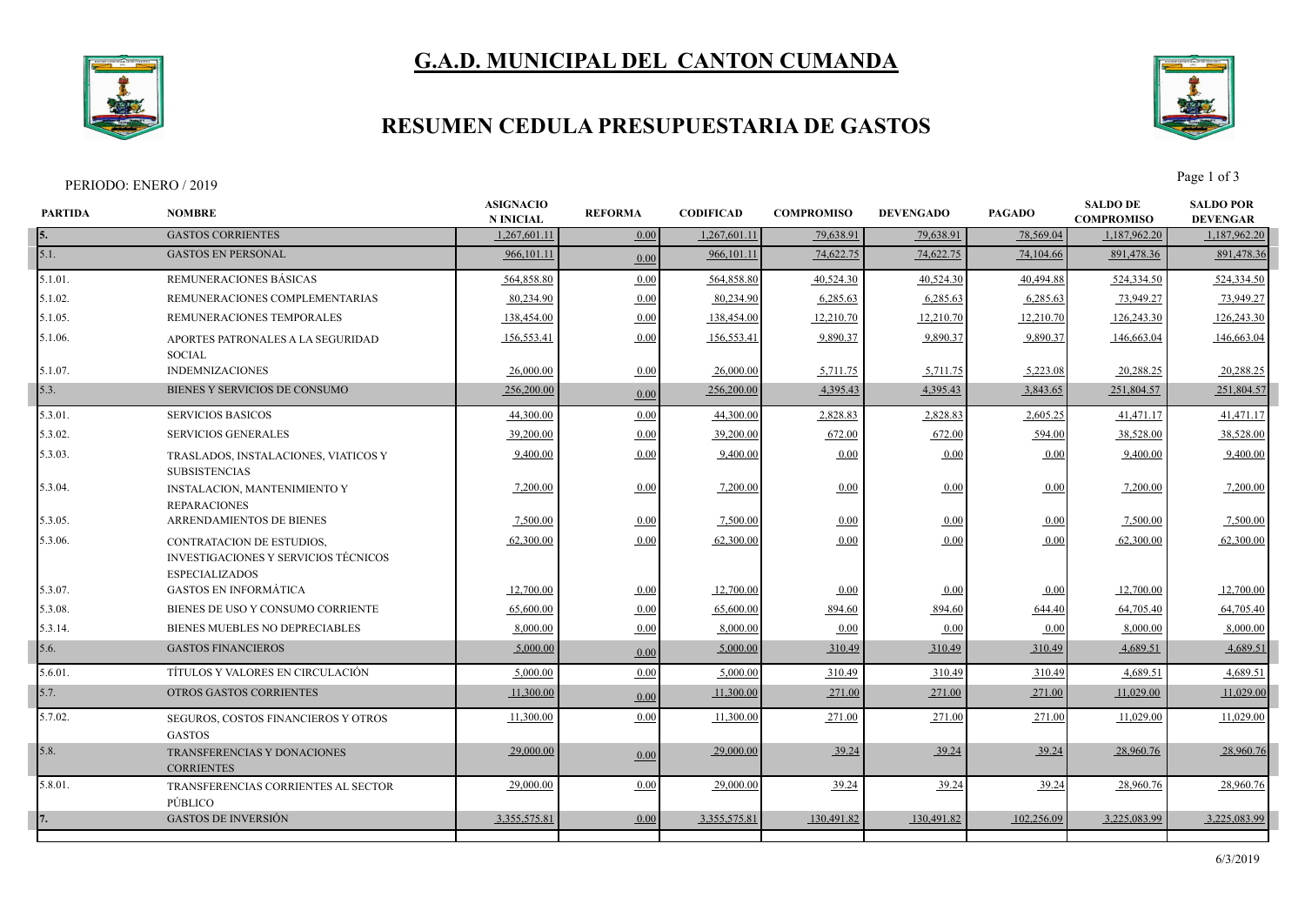# **G.A.D. MUNICIPAL DEL CANTON CUMANDA**



### **RESUMEN CEDULA PRESUPUESTARIA DE GASTOS**

### PERIODO: ENERO / 2019 Page 2 of 3